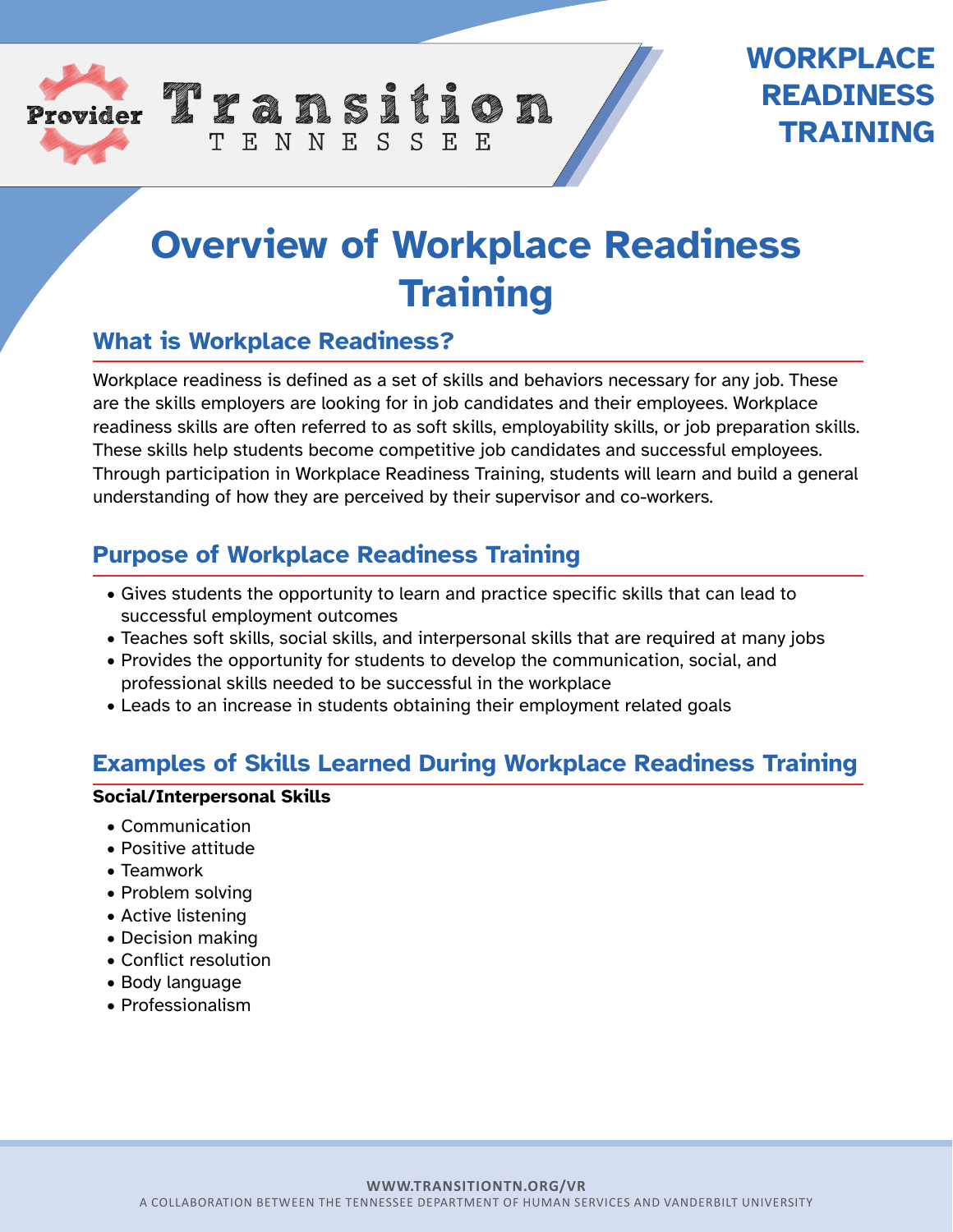

- Hygiene and self-care
- Time management
- Healthy lifestyle

2

- Using a cell phone
- Using transportation
- Money management
- Nutrition/meal preparation
- Accessing community
- Services & supports
- Community participation
- Community safety
- Developing friendships
- Appropriate dress

#### **Social/Interpersonal Skills**

- Communication
- Positive attitude
- Teamwork
- Problem solving
- Active listening
- Decision making
- Conflict resolution
- Body language
- Professionalism

#### **Job Seeking Skills**

- Knowledge of where and how to search for a job
- Examining a job description
- Completing and submitting an application
- Navigating the interview process
- Increased confidence when completing applications, interviewing, and networking

#### **Financial Literacy Skills**

- Developing a budget
- Understanding credit
- Knowing the services banks offer
- Developing and managing a budget

#### **WWW.TRANSITIONTN.ORG/VR**